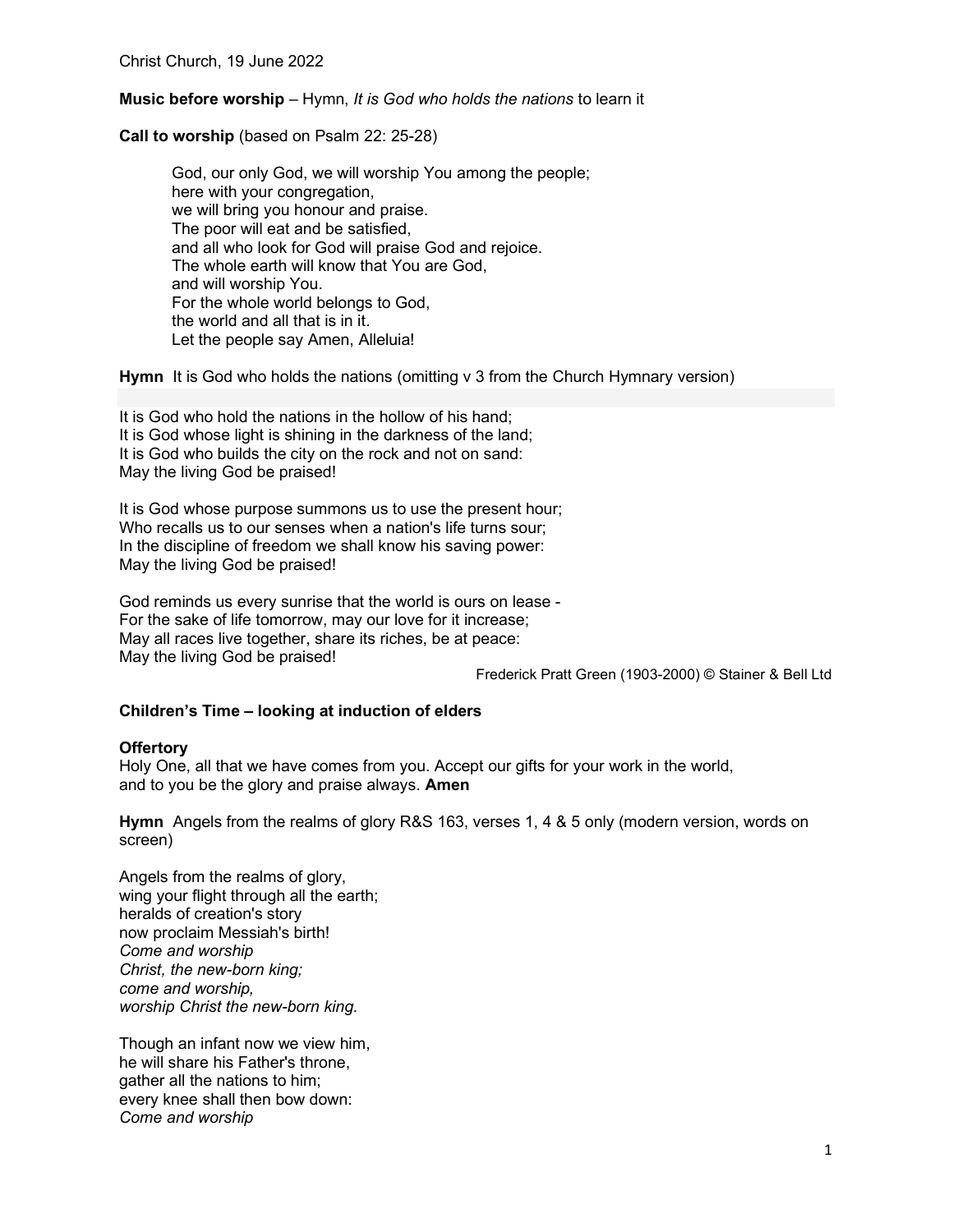Christ Church, 19 June 2022

Christ, the new-born king; come and worship, worship Christ the new-born king. All creation, join in praising God the Father, Spirit, Son, evermore your voices raising to the eternal Three in One: Come and worship Christ, the new-born king; come and worship, worship Christ the new-born king.

# Children leave for Sunday Club. Say the Grace

## Opening Prayer and Confession

We come to you, Eternal One, our rock and our salvation, to worship, to find, in the wilderness of our lives, water from the rock and bread from heaven. We approach you, O Christ, divinity embodied, coming in awe and wonder, finding in your Way, love and grace, the bread of your body and the wine of your blood. We feel your presence, O Spirit, energy of all creation, knowing you form us as a mason works stone into things of beauty to reflect the glory of God. You are to us the living water that sustains and wisdom from heaven.

As we come to You in worship, Eternal One, we gaze upon You and become aware of our lack of holiness. We become conscious of the times when our lives have reflected selfishness and anger instead of kindness and grace; insincerity and envy, instead of honesty and sharing; slander and fighting, instead of love and peace; we demand more and more instead of feasting on Your Word and being satisfied. Give us time to change O God, time to see ourselves as we really are – beautiful yet in need of work; living stones yet in need of polishing, glorious, yet fallen. Amen. Declaration of Forgiveness As of old when the Eternal One forgave the disobedient people; Jesus forgave those who had hardened their hearts; And the Holy Spirit forgave those who didn't wish to be changed; so God forgives you now, and gives you the grace to change your lives.

Have courage, forgive yourselves and change! Amen

Hymn Just as I am R&S 364 OMIT v1

Just as I am, though tossed about with many a conflict, many a doubt, fightings within and fears without, O Lamb of God, I come.

Just as I am, poor, wretched, blind! Sight, riches, healing of the mind all that I need, in you to find: O Lamb of God, I come.

Just as I am! You will receive, will welcome, pardon, cleanse, relieve: because your promise I believe, O Lamb of God, I come.

Just as I am! Your love unknown has broken every barrier down: now to be yours, yes, yours alone, O Lamb of God, I come.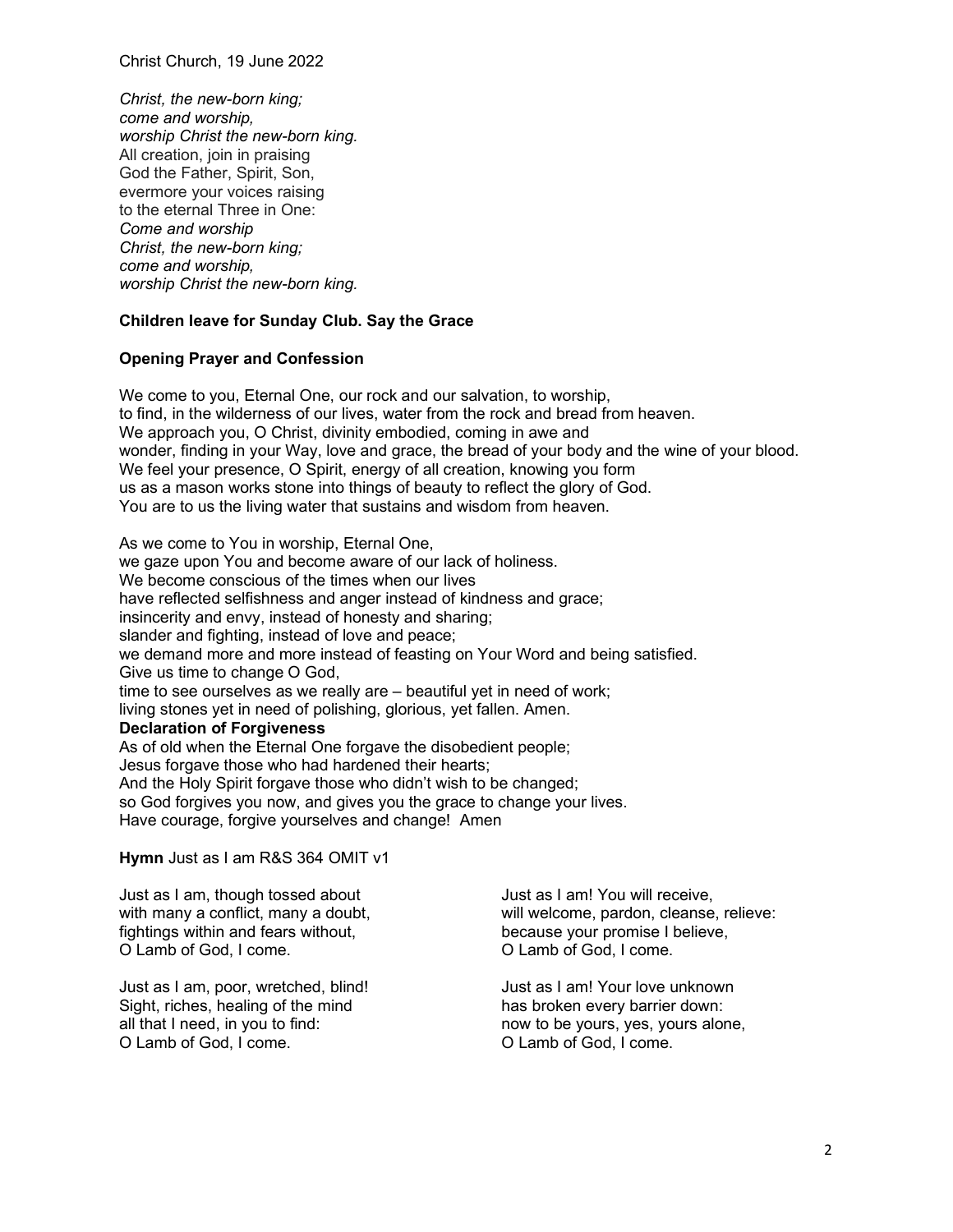Just as I am! Of that free love the breadth, length, depth and height to prove, here for a time and then above, O Lamb of God, I come.

Charlotte Elliott (1789-1871)

### Bible readings: Isaiah 65:1-9 Luke 8:26-39

The book of Isaiah gives us a deep theological reflection on the Jewish people's experience of threat, exile and restoration and considers questions about God's involvement in human history. Not only questions specific to Israel and Jerusalem when they were destroyed by other empires and nations and taken into exile, but questions for us now about how God can seem hidden during times of suffering. And questions about how much we, as human beings, should respond to God's interventions in our world with faithfulness. Today we will ask for affirmations of faith from the people we have elected to serve us as elders. And all of us will renew our commitment to each other and the gospel – our commitment to grow together, to build up each other in love, to nurture each other in the faith, and to proclaim the gospel of Christ. So while today's passage from Isaiah may not be easy to understand, it is timely – we'll call that serendipity, the work of the Holy Spirit, or the skill of the preacher in finding a link to the induction of elders! Or because the gospel reading from Luke is even trickier to talk about in a sensitive way!

Chapter 64 of Isaiah, is a communal lament – a direct appeal to come and see what is going on with the people and deliver them from the terrible time they are having. The people say that it is because God hid himself that they transgressed, misbehaved and didn't do what God asked of them. Why do you keep silent and punish us so severely, they ask God. In chapter 65, we hear God's comeback. 'I was ready to be sought out, ready to be found,' says God, but you didn't look for me. God said, 'here I am,' but the people did not call on God's name. God held out God's hands all day long to the rebellious people, who continued to do wrong and do things that were offensive to God. Here Isaiah mentions some things very specific to the Jewish religion of the time – 'sacrificing in gardens and offering incense on bricks', which we might think sounds quite nice – who doesn't like meditating in the garden or burning some incense or a scented candle now and then? – but this refers to pagan fertility rituals. And the other things mentioned like rituals in graveyards to worship or consult the dead, or eating pork, are of course unclean and totally prohibited in the Jewish faith. God is pretty fed up with the false worship of the people and the fact that they are blaming God for their behaviour. The people say God abandoned them and left them alone. God says, I didn't leave you, I was here all along, but you didn't look for me.

Last week was Trinity Fair. I have to confess, I'm not predisposed to like that sort of thing, because I don't really like crowds, but while I was at the Fair, I have to say I wondered where is God in this? We had volunteers so our church could be open, and while quite a lot of people walked past, only three women went inside, and that was because one of them had been married at Christ Church. Not even free refreshments could entice people to stop and have a look. Churches for Rayleigh had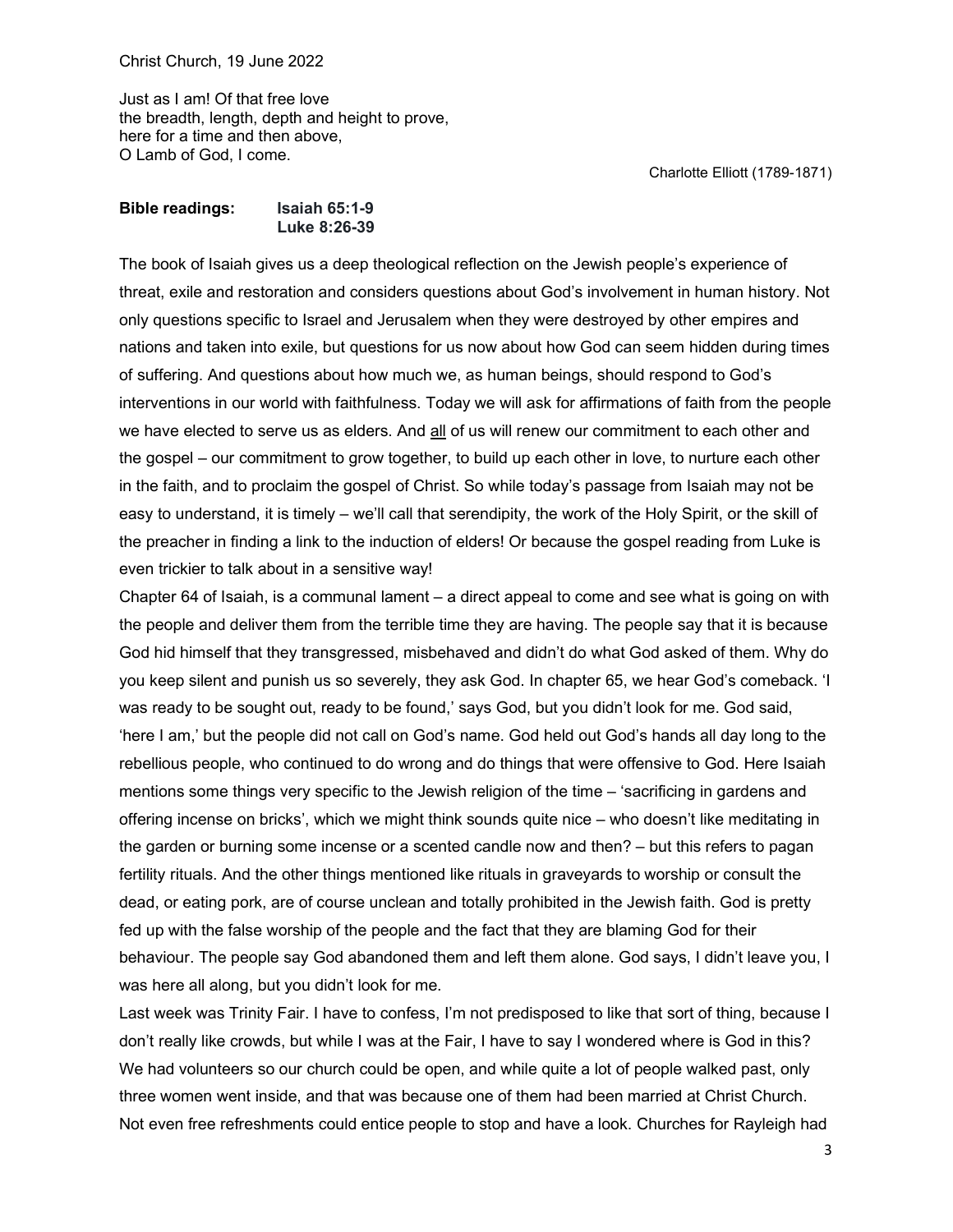#### Christ Church, 19 June 2022

a presence there and some people had posted ideas on their board asking 'what did they want to see the churches in Rayleigh doing' – none of the answers related to proclaiming the Gospel or holding worship services, or even any other activities in church buildings, but asked for things like the Fun Day to be brought back, to re-open Mill Hall, which isn't up to the churches, and have a foodbank, which there already is. Most people mainly seemed interested in the free sweets. But apart from that stall, I saw a town and a people only interested in themselves, in eating, drinking, buying rubbish and listening to not terribly good music. Now don't get me wrong, I've nothing against people having a good time, if eating a hot dog and dancing to music in the street is your idea of fun, I'm happy for you. And of course we've had an awful two years with the pandemic when things like Trinity Fair and a great many other things couldn't happen. But it made me rather disillusioned, when combined with the JPIT conference on justice which I attended on Saturday. Considering JPIT is the URC, Methodist and Baptist churches combined team for social justice, and that it was a national conference open to anyone, not only church leaders, there were not many people there. Where are the people who care about climate change? Where are the people who care that refugees are being sent to Rwanda despite that policy being heavily criticised by church leaders, the UN High Commission on Refugees and many organisations who work with migrants, asylum seekers and refugees.

I see a town and a nation beset by selfishness and apathy. I see a town that is not interested in church, or God, or anything that we Christians do. A council that has no plan to combat climate change. An area with no provision for people living with dementia and their carers, an area with no provision for people living with mental illness. A council, with apparently no plan to provide amenities to all the new housing going up around us. I feel God's pain, when God says 'Here I am, to a nation that did not call on my name.'

One thing I did learn at the JPIT conference was that to get anything done, we need to focus on the world as it is, not the world as we think it should be. We are blessed in this church with a good number of worship leaders and a good number of elders, and we give thanks today for the willingness of Sue, Robert and Joyce to become serving elders again with all that that entails. We have an overflowing toddler group and a very active Messy Church thanks to Sandy, and we are fortunate to be able to afford a dedicated Children's Worker. We have a plan to start Memory Worship in September, together with the Methodists, to fill that gap in provision for people living with dementia, and as an Eco church we are playing our part in the battle against climate change and with the building work we will undertake we will become even more sustainable and eco-friendly for the future.

In our gospel reading, we hear how Jesus crosses the sea to the other side of the lake to reach out to the man possessed by demons. Jesus goes to him, he doesn't wait for the man to find Jesus. Jesus shows compassion and brings hope to those like the man possessed by demons who had become hopeless and lived not in a house but among the tombs. Today that man would be someone with a mental illness, abandoned by overwhelmed health services, ending up living on the

4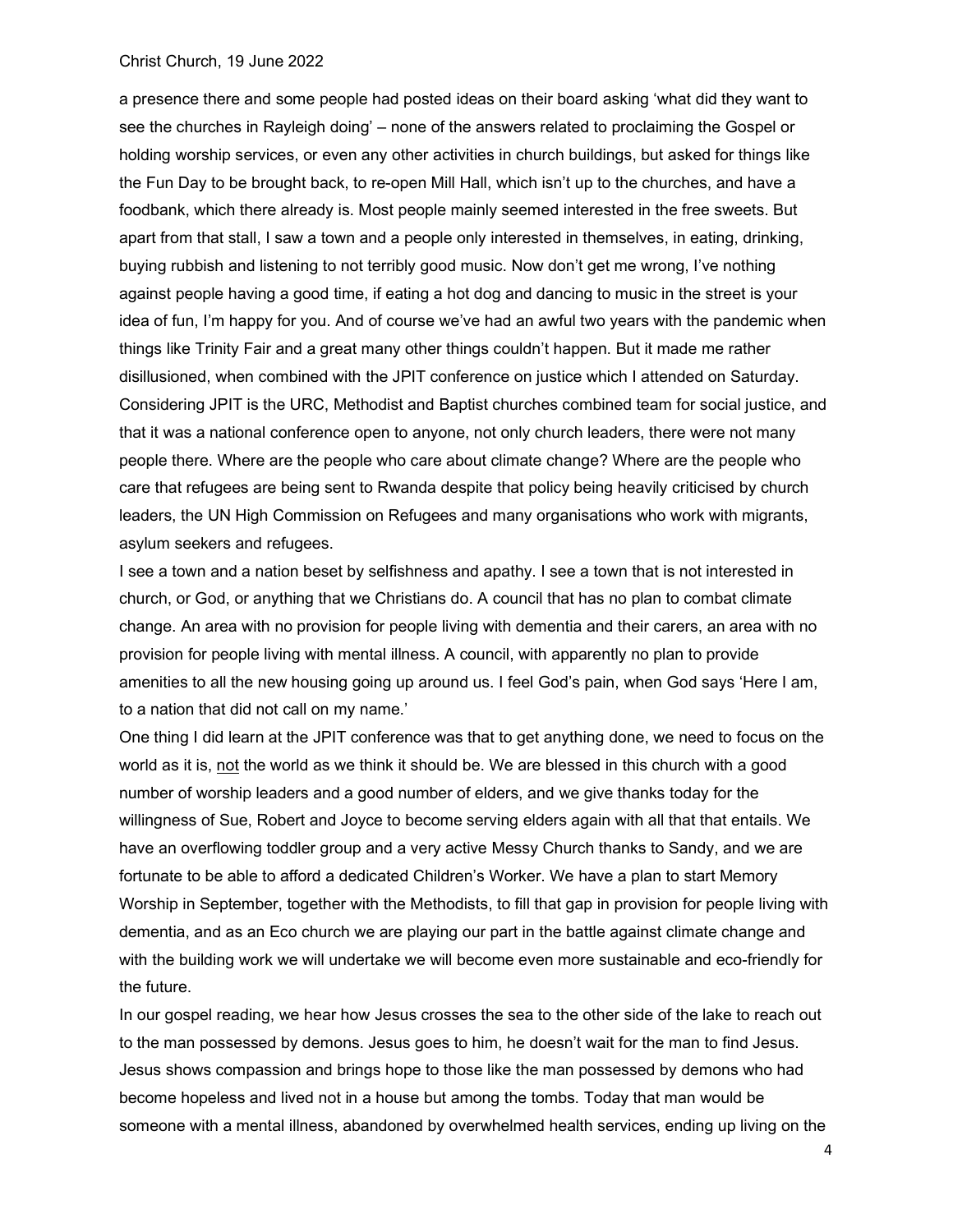### Christ Church, 19 June 2022

street. Jesus brings hope and healing, but he asks something in return. The healed man wanted to go with Jesus, to stay in the comfort zone of his newfound faith, or community or church, you might say, but Jesus told him to go home and declare how much God had done for him. To go and profess his faith. We too must declare how much God has done for us, but not only in words, but actions too - the faith we profess needs to make a difference in the world, otherwise we are like the Israelites who blamed God for abandoning them. God says, 'here I am, I held out my hands all day long to a rebellious people.' Who will reply to God saying, 'here I am Lord.'

Hymn I the Lord of sea and sky Red folder 41

I, The Lord Of Sea And Sky, I Have Heard My People Cry. All Who Dwell In Dark And Sin, My Hand Will Save. I Who Made The Stars Of Night, I Will Make Their Darkness Bright. Who Will Bear My Light To Them? Whom Shall I Send?

Here I Am Lord, Is It I, Lord? I Have Heard You Calling In The Night. I Will Go Lord, If You Lead Me. I Will Hold Your People In My Heart.

I, The Lord Of Snow And Rain, I Have Borne My People's Pain. I Have Wept For Love Of Them, They Turn Away. I Will Break Their Hearts Of Stone, Give Them Hearts For Love Alone. I Will Speak My Word To Them Whom Shall I Send?

Here I Am Lord…

I, The Lord Of Wind And Flame I Will Tend The Poor And Lame. I Will Set A Feast For Them, My Hand Will Save Finest Bread I Will Provide, Till Their Hearts Be Satisfied. I Will Give My Life To Them, Whom Shall I Send?

Here I Am Lord…

Induction of Elders:

 Introduction and Statement of Purpose All read the Statement of the Nature, Faith and Order of the URC – R&S 761 Affirmations and Induction Renewal of Commitment - all

Lord's Supper

© Daniel L. Schutte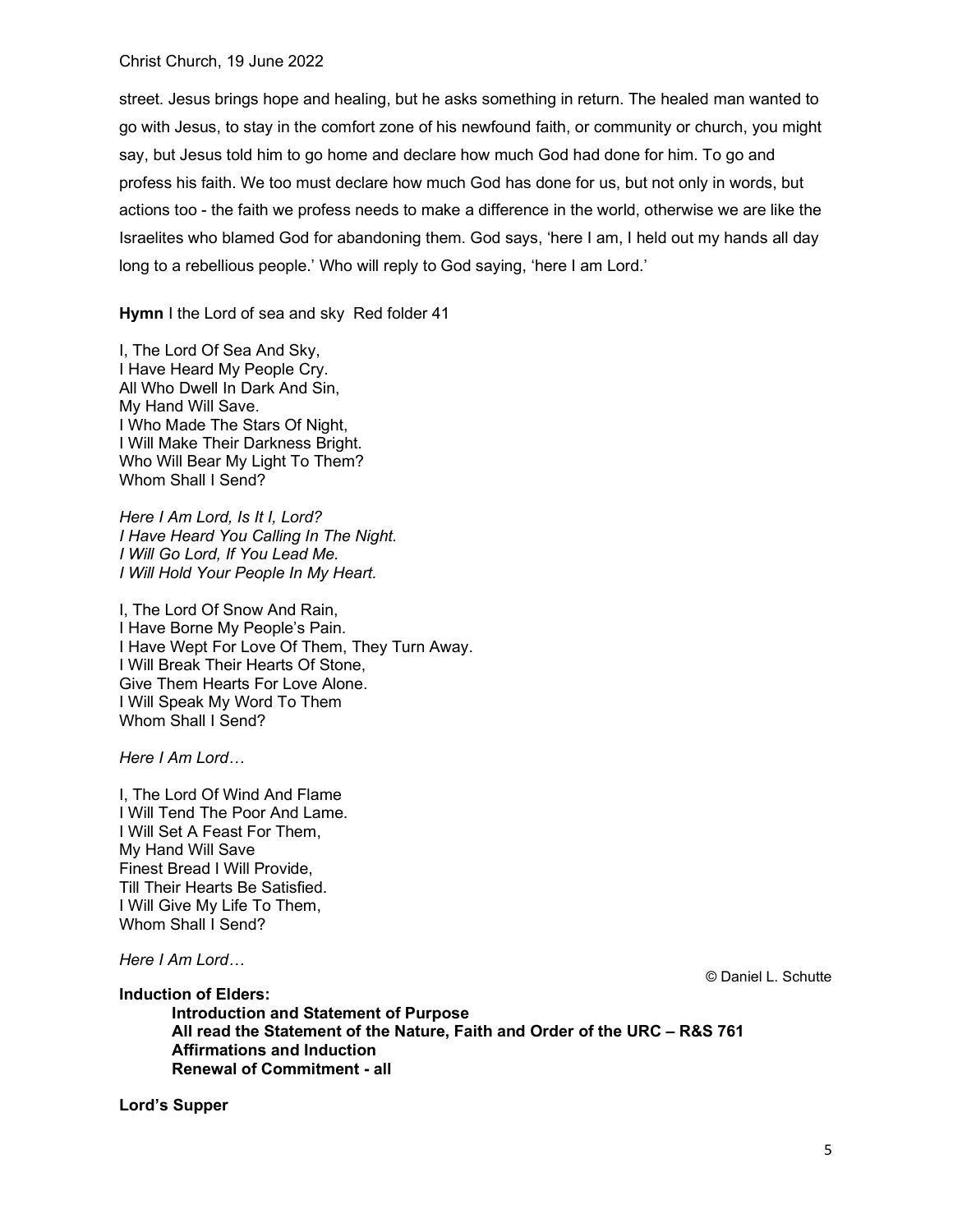We remember, as we do at every communion service, the gift of the life and death of God's Son, our Lord Jesus Christ. Come to this table, you who are beloved in Christ. Come, not because you must, but because you may.

The peace of the Lord be always with you. And also with you.

Loving God, the world you made is beautiful and full of wonder. You made us, with all your creatures, and you love all that you have made. You gave us the words of your prophets, the stories of your people throughout the generations, and the gathered wisdom of many years. You gave us Jesus, your Son, to be born and to grow up in difficult times where there was little peace. He embraced people with your love and told stories to change us all. He healed those in pain and brought to life those who had lost hope. He made friends with anyone who would listen and loved even his enemies. For these things, he suffered. For these things, he died. And he was raised from death and lives with you forever. You give us your Holy Spirit, to teach and to strengthen us, to remind us of Jesus Christ and to make us one in him. For all these gifts we thank you, and join with all your people on earth and in heaven, in joyful praise, saying: Holy, holy, holy Lord God of power and might, heaven and earth are full of your glory. Hosanna in the highest. Blessed is the one who comes in the name of the Lord. Hosanna in the highest.

Send your Holy Spirit upon this bread and wine, and upon your people, that Christ may be with us, and we may be ready to live for you and do what you ask of us, today and every day to come. Amen

On the night when he was betrayed, Jesus took bread and when he had given thanks, he broke it and said, this is my body which is broken for you. Do this is remembrance of me. In the same way he took the cup after supper saying, this cup is the new covenant in my blood, Do this as often as you drink it, in remembrance of me. For as often as you eat this bread and drink the cup, you proclaim the Lord's death until he comes.

# Sharing of bread and wine

Most gracious God, three in one, we thank you for what you have given us. You have fed us with the bread of life and renewed us for your service. Now we give ourselves to you, and ask that our daily living may be part of the life of your kingdom, and that our love may be your love reaching out into the life of the world, through Jesus Christ our Lord. Amen

## Prayers of intercession

Loving, listening God, ever-attentive to the voices of those in need, we call on your name so that we might live. Hear our prayers: For the church that bears Christ's name, that the world may know we are his disciples by the love that we have for one another. Lord, in Your mercy, hear our prayer.